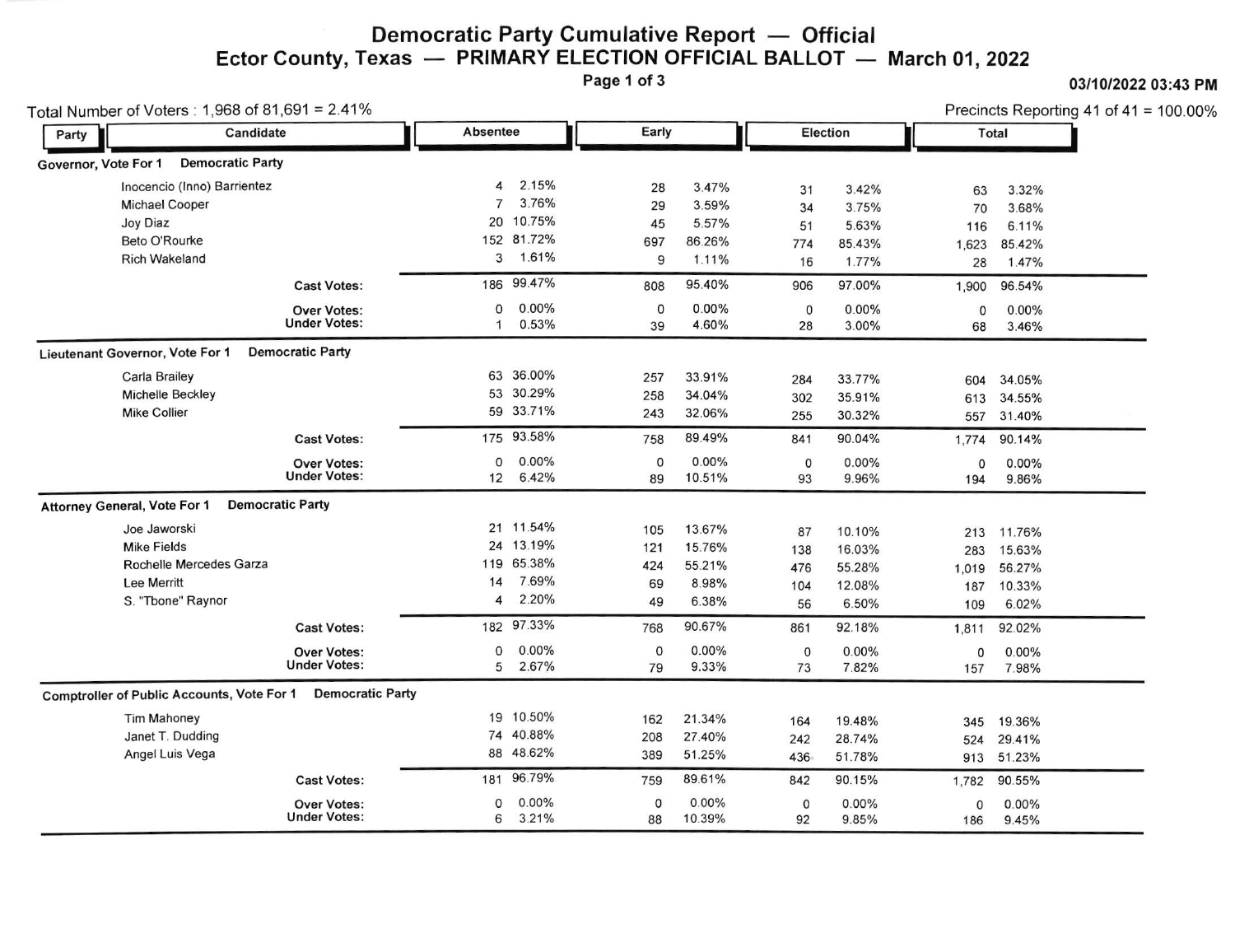# Democratic Party Cumulative Report — Official<br>exas — PRIMARY ELECTION OFFICIAL BALLOT — Ector County, Texas — PRIMARY ELECTION OFFICIAL BALLOT — March 01, 2022<br>Page 2 of 3

#### 0311012022 03:43 PM

| Total Number of Voters: 1,968 of 81,691 = 2.41% |                                                              |                         |                         |             |             |          |             | Precincts Reporting 41 of 41 = 100.00% |       |               |  |
|-------------------------------------------------|--------------------------------------------------------------|-------------------------|-------------------------|-------------|-------------|----------|-------------|----------------------------------------|-------|---------------|--|
| Party                                           | Candidate                                                    |                         | Absentee                |             | Early       |          |             | Election                               |       | Total         |  |
|                                                 | Commissioner of the General Land Office, Vote For 1          |                         | <b>Democratic Party</b> |             |             |          |             |                                        |       |               |  |
|                                                 | Jay Kleberg                                                  |                         |                         | 43 24.29%   | 97          | 12.76%   | 98          | 11.64%                                 | 238   | 13.38%        |  |
|                                                 | <b>Michael Lange</b>                                         |                         |                         | 24 13.56%   | 171         | 22.50%   | 186         | 22.09%                                 | 381   | 21.42%        |  |
|                                                 | Jinny Suh                                                    |                         |                         | 21 11.86%   | 119         | 15.66%   | 147         | 17.46%                                 | 287   | 16.13%        |  |
|                                                 | Sandragrace Martinez                                         |                         |                         | 89 50.28%   | 373         | 49.08%   | 411         | 48.81%                                 | 873   | 49.07%        |  |
|                                                 |                                                              | <b>Cast Votes:</b>      |                         | 177 94.65%  | 760         | 89.73%   | 842         | 90.15%                                 | 1,779 | 90.40%        |  |
|                                                 |                                                              | <b>Over Votes:</b>      | 0                       | 0.00%       | 0           | 0.00%    | $\mathbf 0$ | 0.00%                                  | 0     | 0.00%         |  |
|                                                 |                                                              | <b>Under Votes:</b>     | 10                      | 5.35%       | 87          | 10.27%   | 92          | 9.85%                                  | 189   | 9.60%         |  |
|                                                 | <b>Commissioner of Agriculture, Vote For 1</b>               | <b>Democratic Party</b> |                         |             |             |          |             |                                        |       |               |  |
|                                                 | Ed Ireson                                                    |                         |                         | 44 25.43%   | 167         | 22.33%   | 196         | 23.47%                                 | 407   | 23.18%        |  |
|                                                 | Susan Hays                                                   |                         |                         | 129 74.57%  | 581         | 77.67%   | 639         | 76.53%                                 |       | 1,349 76.82%  |  |
|                                                 |                                                              | <b>Cast Votes:</b>      |                         | 173 92.51%  | 748         | 88.31%   | 835         | 89.40%                                 | 1,756 | 89.23%        |  |
|                                                 |                                                              | <b>Over Votes:</b>      | 0                       | 0.00%       | $\mathbf 0$ | 0.00%    | 0           | 0.00%                                  | 0     | 0.00%         |  |
|                                                 |                                                              | <b>Under Votes:</b>     |                         | 14 7.49%    | 99          | 11.69%   | 99          | 10.60%                                 |       | 212 10.77%    |  |
|                                                 | Railroad Commissioner, Vote For 1                            | <b>Democratic Party</b> |                         |             |             |          |             |                                        |       |               |  |
|                                                 | Luke Warford                                                 |                         |                         | 163 100.00% | 701         | 100.00%  | 774         | 100.00%                                |       | 1,638 100.00% |  |
|                                                 |                                                              | <b>Cast Votes:</b>      |                         | 163 87.17%  | 701         | 82.76%   | 774         | 82.87%                                 |       | 1,638 83.23%  |  |
|                                                 |                                                              | <b>Over Votes:</b>      | 0                       | 0.00%       | $\mathbf 0$ | $0.00\%$ | 0           | 0.00%                                  | 0     | 0.00%         |  |
|                                                 |                                                              | <b>Under Votes:</b>     |                         | 24 12.83%   | 146         | 17.24%   | 160         | 17.13%                                 |       | 330 16.77%    |  |
|                                                 | Justice, Supreme Court, Place 3, Vote For 1 Democratic Party |                         |                         |             |             |          |             |                                        |       |               |  |
|                                                 | Erin A Nowell                                                |                         |                         | 162 100.00% | 680         | 100.00%  | 764         | 100.00%                                |       | 1,606 100.00% |  |
|                                                 |                                                              | <b>Cast Votes:</b>      |                         | 162 86.63%  | 680         | 80.28%   | 764         | 81.80%                                 |       | 1,606 81.61%  |  |
|                                                 |                                                              | <b>Over Votes:</b>      | 0                       | $0.00\%$    | 0           | 0.00%    | 0           | $0.00\%$                               | 0     | 0.00%         |  |
|                                                 |                                                              | <b>Under Votes:</b>     |                         | 25 13.37%   | 167         | 19.72%   | 170         | 18.20%                                 |       | 362 18.39%    |  |
|                                                 | Justice, Supreme Court, Place 5, Vote For 1                  | <b>Democratic Party</b> |                         |             |             |          |             |                                        |       |               |  |
|                                                 | Amanda Reichek                                               |                         |                         | 163 100.00% | 688         | 100.00%  | 768         | 100.00%                                |       | 1,619 100.00% |  |
|                                                 |                                                              | <b>Cast Votes:</b>      |                         | 163 87.17%  | 688         | 81.23%   | 768         | 82.23%                                 | 1,619 | 82.27%        |  |
|                                                 |                                                              | <b>Over Votes:</b>      | 0                       | 0.00%       | 0           | 0.00%    | 0           | 0.00%                                  | 0     | 0.00%         |  |
|                                                 |                                                              | <b>Under Votes:</b>     |                         | 24 12.83%   | 159         | 18.77%   | 166         | 17.77%                                 | 349   | 17.73%        |  |
|                                                 | Justice, Supreme Court, Place 9, Vote For 1 Democratic Party |                         |                         |             |             |          |             |                                        |       |               |  |
|                                                 | Julia Maldonado                                              |                         |                         | 164 100.00% | 701         | 100.00%  | 796         | 100.00%                                |       | 1.661 100.00% |  |
|                                                 |                                                              | <b>Cast Votes:</b>      |                         | 164 87.70%  | 701         | 82.76%   | 796         | 85.22%                                 | 1,661 | 84.40%        |  |
|                                                 |                                                              | <b>Over Votes:</b>      | 0                       | $0.00\%$    | $\mathbf 0$ | $0.00\%$ | 0           | 0.00%                                  | 0     | 0.00%         |  |
|                                                 |                                                              | <b>Under Votes:</b>     |                         | 23 12.30%   | 146         | 17.24%   | 138         | 14.78%                                 |       | 307 15.60%    |  |